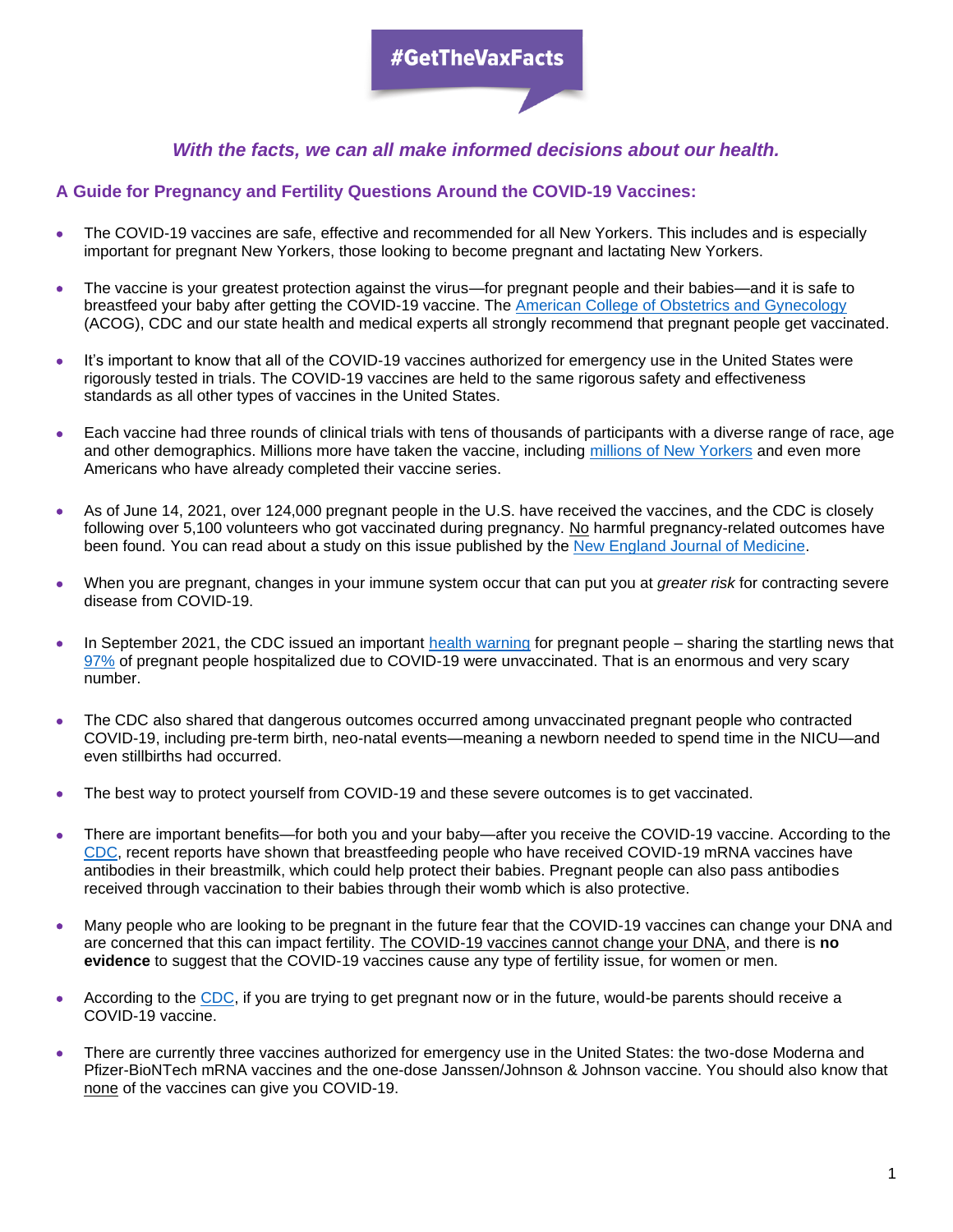## #GetTheVaxFacts

- The two-dose Moderna and Pfizer-BioNTech vaccines are mRNA vaccines. They do not contain the live virus that causes COVID-19 and do not interact with a person's DNA or cause genetic changes because the mRNA does not enter the nucleus of the cell, which is where our DNA is kept. You can see how these vaccines work at the video [here.](https://www.cdc.gov/coronavirus/2019-ncov/vaccines/different-vaccines/mrna.html)
- The one dose Johnson & Johnson/Janssen vaccine is a viral vector vaccine, meaning it uses a modified version of a different virus (the vector) to deliver important instructions to our cells. Vaccines that use this same viral vector have been given to pregnant people in all trimesters of pregnancy, including in a large-scale Ebola vaccination trial in which no adverse pregnancy-related nor adverse infant-related outcomes were associated with vaccination in these trials. You can see how this vaccine works at the video [here.](https://www.cdc.gov/coronavirus/2019-ncov/vaccines/different-vaccines/viralvector.html)
- There is no evidence that any vaccines, including COVID-19 vaccines, cause problems with getting pregnant.
- If you are trying to become pregnant, you do not need to avoid pregnancy after receiving a COVID-19 vaccine.
- Medical experts continue to carefully study COVID-19 vaccines for side effects and will report additional findings as they become available.
- The [CDC](https://www.cdc.gov/coronavirus/2019-ncov/vaccines/recommendations/pregnancy.html) and FDA have [safety monitoring systems](https://www.cdc.gov/coronavirus/2019-ncov/vaccines/safety/monitoring-pregnant-people.html) in place to gather information about COVID-19 vaccination during pregnancy, and current data **has not** identified any safety concerns for pregnant people who were vaccinated or their babies.
- We hope the fact-based information here can help you make the decision to get vaccinated so you can protect yourself and your loved ones and remain healthy and safe.

#### **It's OK to have questions, and that's why we want to make sure you have the information you need to get good answers. We all deserve the truth to make informed decisions about our health.**

#### **Frequently Asked Questions:**

#### **Question: Do COVID-19 vaccines cause infertility in women? Answer: No! There is no evidence that the COVID-19 vaccine affects fertility or leads to pregnancy loss.**

The NYS Department of Health agrees with the [CDC](https://www.cdc.gov/coronavirus/2019-ncov/vaccines/recommendations/pregnancy.html) that those who are trying to get pregnant now or in the future should receive a COVID-19 vaccine. If you are trying to become pregnant, you do not need to avoid pregnancy after receiving a COVID-19 vaccine.

#### **Question: Can COVID-19 vaccines cause infertility in men? Answer: Claims that the COVID-19 vaccine causes infertility in men are also unfounded and untrue. There is no evidence to suggest that the COVID-19 vaccine causes any type of fertility issue for men or women.**

The Society for Male Reproduction (SMR) and the Society for the Study of Male Reproduction [both recommend](https://www.asrm.org/news-and-publications/covid-19/statements/joint-statement-regarding-covid-19-vaccine-in-men-desiring-fertility-from-the-society-for-male-reproduction-and-urology-smru-and-the-society-for-the-study-of-male-reproduction-ssmr/) that the COVID-19 vaccines be offered to men desiring fertility. While some men in vaccine clinical trials experienced fever as a side effect following the vaccine, according to SMR and SSMR, if a man experiences fever as a result of the COVID-19 vaccine, "he may experience a temporary decline in sperm production, but that would be similar to or less than if the individual experienced fever from developing COVID-19 or for other reasons." This has no connection to future fertility for men.

According to the [CDC](https://www.cdc.gov/coronavirus/2019-ncov/vaccines/recommendations/pregnancy.html) and nation's best health and medical experts, if you are trying to get pregnant now or in the future, would-be parents—including both men and women—should receive a COVID-19 vaccine.